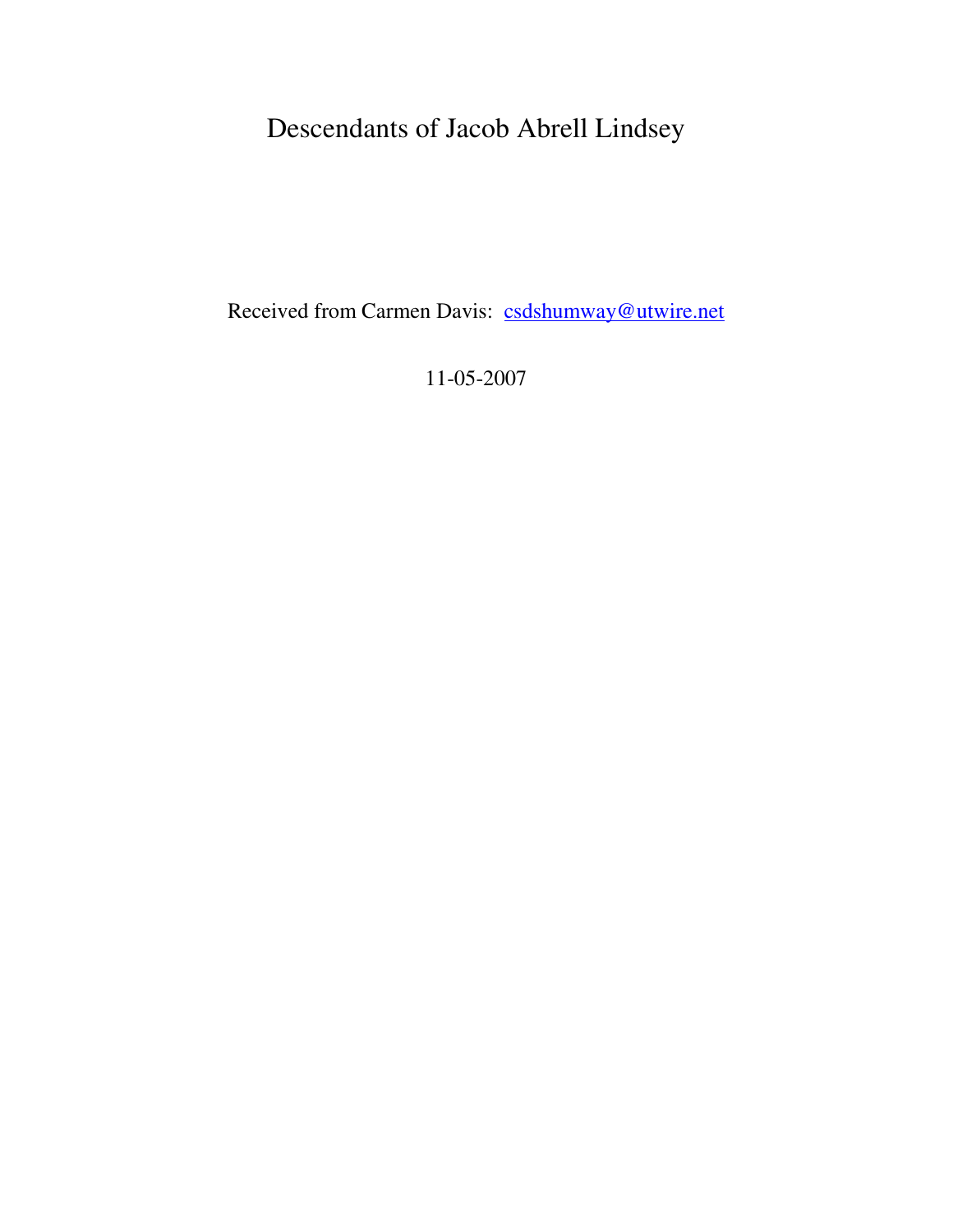| 1-Jacob Abrell Lindsey b. 15 Oct 1806, Bibb Co., Georgia, USA, d. 26 Dec 1876, , , Mississippi, USA                                            |  |
|------------------------------------------------------------------------------------------------------------------------------------------------|--|
| +Emmaline Catherine Jane Hamilton b. 4 Jun 1836, Aberdeen, Monroe County, Mississippi, USA, d. 10 Feb 1920, Toulare, Lafayette,<br>Mississippi |  |
| 2-Jacob Isaiah Lindsey b. 2 Oct 1860, Banner, Calhoun, Mississippi, USA, d. 15 Feb 1892, Snowflake, Navajo, Arizona                            |  |
| +Mary Elizabeth Fair b. 3 Dec 1862, Paris, Lafayette, Mississippi, USA, d. 6 Dec 1920, Snowflake, Navajo, Arizona                              |  |
| 3-Electa Adlee Lindsey b. 5 Jan 1883, Banner, Calhoun, Mississippi, USA, d. 17 Feb 1976, Provo, Utah, Utah                                     |  |
| +Kenner Casteel Kartchner Sr. b. 15 Oct 1886, Snowflake, Navajo, Arizona, d. 26 May 1970, Phoenix, Maricopa, Arizona, USA                      |  |
| 4-Merle Kartchner b. 30 Jul 1909, Salt Lake City, Salt Lake, Utah, USA, d. 30 May 2001, Provo, Utah, Utah, USA                                 |  |
| 4-Lindsey Vernon Kartchner b. 15 Aug 1912, Snowflake, Navajo, Arizona, d. 6 Oct 1963, Snowflake, Navajo, Arizona                               |  |
| 4-Afton Kartchner b. 26 Mar 1916, Snowflake, Navajo, Arizona, d. 5 Jan 2001, Provo, Utah, Utah                                                 |  |
| 4-Stanley Fair Kartchner b. 14 May 1918, Snowflake, Navajo, Arizona, d. 18 Jan 1997, Albequerque, , New Mexico, USA                            |  |
| 4-Kenner Casteel Kartchner Jr. b. 30 Sep 1921, La Luz, Otero, New Mexico, USA, d. 23 Apr 1993, Provo, Utah, Utah                               |  |
| 4-Jean Orrin Kartchner (Twin) b. 10 Dec 1924, Snowflake, Navajo, Arizona                                                                       |  |
| 4-Dean Jacob Kartchner (Twin) b. 10 Dec 1924, Snowflake, Navajo, Arizona, d. 19 Jul 1925, Snowflake, Navajo, Arizona                           |  |
| 3-Patrick Porter Lindsey b. 31 Mar 1885, Longtown, Panola, Mississippi, USA, d. 7 Sep 1886                                                     |  |
| 3-Carrie Lindsey b. 7 Jul 1887, Greenbriar, Faulkner, Arkansas, USA, d. 27 Jul 1938, Snowflake, Navajo, Arizona                                |  |
| +John Taylor Flake                                                                                                                             |  |
| 4-Burton Taylor Flake b. 19 Aug 1911, Snowflake, Navajo, Arizona                                                                               |  |
| 4-Zona Flake b. 9 Sep 1913, Snowflake, Navajo, Arizona                                                                                         |  |
| 4-Melba Flake b. 6 Jul 1917, Snowflake, Navajo, Arizona                                                                                        |  |
| 4-William Lindsey Flake b. 20 Jan 1920, Snowflake, Navajo, Arizona                                                                             |  |
| 4-Kathleen Flake b. 21 Mar 1927, Snowflake, Navajo, Arizona                                                                                    |  |
| 4-Chad John Flake b. 28 Dec 1929, Snowflake, Navajo, Arizona                                                                                   |  |
| 3-Jacob Arthur Lindsey b. 26 Feb 1890, Longtown, Panola, Mississippi, d. 6 Nov 1966, Barstow, , California                                     |  |
| +Beulah Hash                                                                                                                                   |  |
| +Martha KETNER                                                                                                                                 |  |
| 4-Rosalie Lindsey b.,,, New Mexico, USA                                                                                                        |  |
| +Ethelyn Duggan Nolan b. 11 Jun 1905, Scranton, Lackawanna, Pennsylvania, d. 8 Jul 1973, Vallejo, Solano, California                           |  |
| 4-Jay Arthur Lindsey b. 4 Sep 1925, Los Angeles, Los Angeles, California                                                                       |  |
| 4-Mary Elizabeth (Betty) Lindsey b. 19 Aug 1928, San Pedro, Los Angeles, California                                                            |  |
| +Wave Walker b. 1894                                                                                                                           |  |
| +Mrs. Gertrude Lindsey b. 1894                                                                                                                 |  |
| 2-Benjamin Ford Lindsey b. 21 May 1862, Banner, Calhoun, Miss, d. 31 Jul 1950, Tula, Lafayette, Mississippi                                    |  |
| +Martha Jane Purnell b. 22 Oct 1867, of Banner, Calhoun, Mississippi, USA, d. 11 Mar 1898, , Calhoun, Mississippi, USA                         |  |
| 3-Joseph Washington Lindsey b. 27 Nov 1883, Banner, Calhoun, Mississippi, USA, d. 30 Jul 1966, , Calhoun, Mississippi, USA                     |  |
| +Mary Edith Van Winkle b. 15 Jul 1887, of Banner, Calhoun, Mississippi, USA, d. 21 Jul 1973, , Calhoun, Mississippi, USA                       |  |
| 4-Claudia Inez Lindsey b. 17 Oct 1906, , Lafayette, Mississippi, USA, d. 6 Dec 1998, , Calhoun, Mississippi                                    |  |
| 4-Hubert Wayne Lindsey b. 3 May 1908, Banner, Calhoun, Mississippi, USA, d. 7 Jun 1944, WW II In France                                        |  |
| 4-Clifton Hoyle Lindsey b. 18 Apr 1910, , Calhoun, Mississippi, d. 10 Oct 1980, Fort Worth, , Texas, USA                                       |  |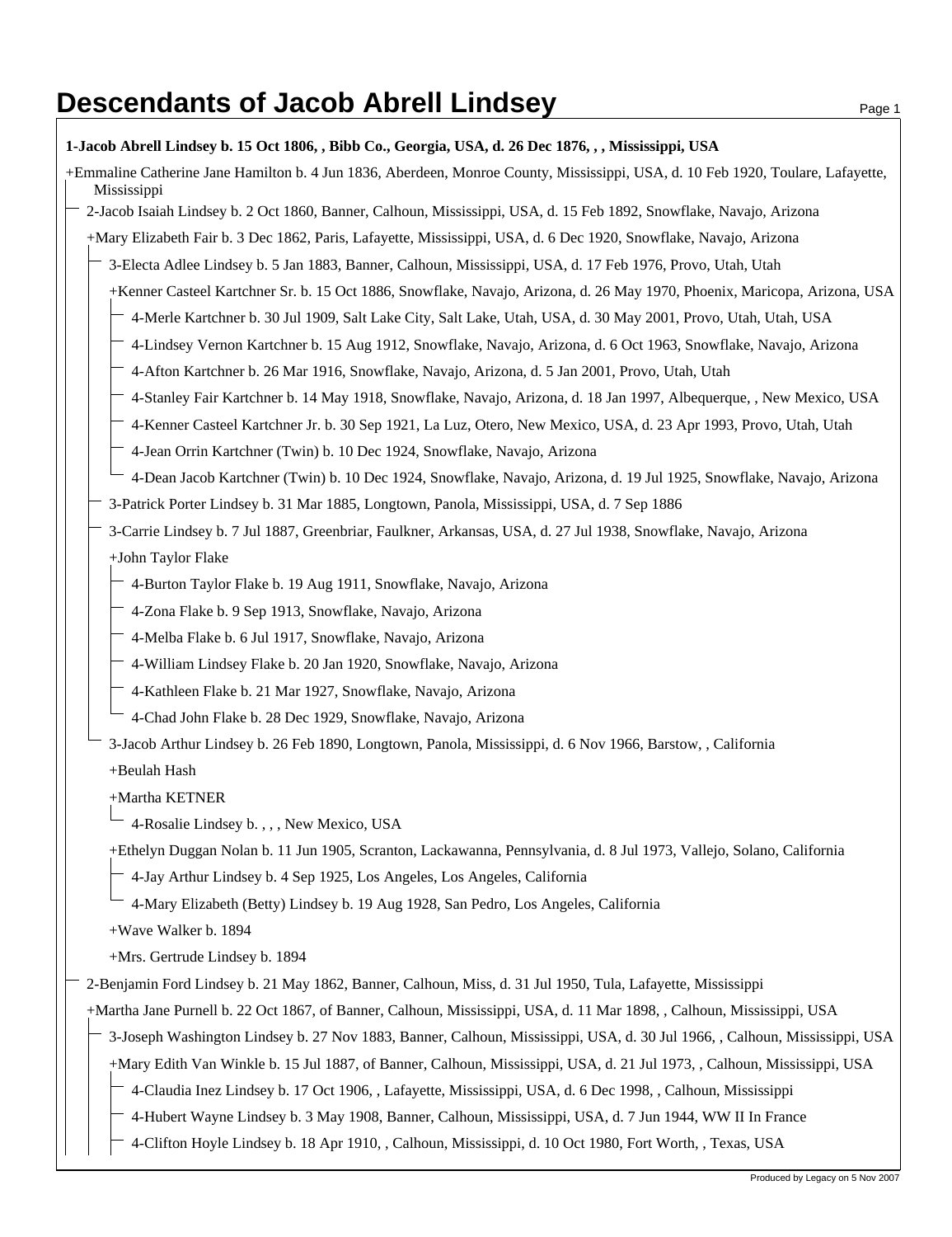|  | 4-Janie Fay Lindsey b. 15 Jun 1913, , Lafayette, Mississippi, d. 8 Jun 2002, Tallahatchie, , Mississippi                                 |
|--|------------------------------------------------------------------------------------------------------------------------------------------|
|  | 4-Leslie Reed Lindsey b. 15 Feb 1916, , Lafayette, Mississippi, USA                                                                      |
|  | 3-Grover Cleveland Lindsey b. 19 Jul 1885, , Banner, Mississippi, USA, d. Sep 1945                                                       |
|  | +Ester Snell                                                                                                                             |
|  | 3-Nona Ethel Lindsey b. 1 Sep 1887, , Banner, Mississippi, USA, d. Dead, Oxford, , Mississippi, USA                                      |
|  | +Loyce A. Mize b. Jan 1886, , Calhoun, Mississippi, d. Dead                                                                              |
|  | 4-Inez Mize                                                                                                                              |
|  | 4-N. Manda Mize b. Abt 1908, , Lafayette, Mississippi                                                                                    |
|  | 4-Quin Mize                                                                                                                              |
|  | 4-James Lindsey Mize                                                                                                                     |
|  | 4-Lila A. Mize b. Abt 1907, , Lafayette, Mississippi                                                                                     |
|  | 4-Emma Mize b. Feb 1910, , Lafayette, Mississippi                                                                                        |
|  | 3-Barney Fred Lindsey b. 7 Oct 1892, , Banner, Mississippi, USA, d. Bef 1992, , , California, USA                                        |
|  | +Mrs. Mary Lindsey b. Abt 1896, of Banner, Calhoun, Mississippi                                                                          |
|  | 3-Thelma Lindsey b. 17 Mar 1897, , Banner, Mississippi, USA, d. 1971, Tula, Lafayette, Mississippi, USA                                  |
|  | +Leburn Elton Neal b. 1892, Tula, Lafayette, Mississippi, d. 1948                                                                        |
|  | +Lula Gertrude Purnell b. Nov 1874, of Banner, Calhoun, Mississippi, USA, d. 24 Jul 1934 (see Benjamin Ford Lindsey on page 1)           |
|  | 3-Agatha Louise Lindsey b. 26 Jun 1901, , Banner, Mississippi, USA, d. 23 Aug 1962, probably in, , California, USA                       |
|  | 3-Gorman Sheicks Lindsey b. 3 Jan 1904, Banner, Calhoun, Mississippi, USA, d. 4 Aug 1964, Tula, Lafayette, Mississippi,<br><b>USA</b>    |
|  | 3-Cletus Grey Lindsey b. 1 Sep 1905, Banner, Calhoun, Mississippi, USA, d. 7 Apr 1938, Tula, Lafayette, Mississippi, USA                 |
|  | +Jewell b. Abt 1909, of Lafayette, Mississippi, USA                                                                                      |
|  | 3-Homer Warren Lindsey b. 23 Feb 1909, Oxford, Lafayette, Mississippi, USA, d. 2 Nov 1971, Oxford, Lafayette, Mississippi,<br><b>USA</b> |
|  | +Charline Coleman b. Abt 1914, of Oxford, Lafayette, Mississippi                                                                         |
|  | 2-Virginia Victoria Lindsey b. 19 Jul 1864, Banner, Calhoun, Mississippi, USA, d. 2 Feb 1951, , , Arkansas, USA                          |
|  | +William Purnell b. Abt 1849, of Banner, Calhoun, Mississippi, USA, d. 27 Mar 1906                                                       |
|  | 3-Benjamin Ford Purnell b. 26 Oct 1884, Tula, Lafayette, Mississippi, d. 26 Mar 1905                                                     |
|  | 3-Jacob Leslie Purnell b. 13 Mar 1888, Tula, Lafayette, Mississippi, d. 25 Mar 1905                                                      |
|  | 3-Alice Elizabeth Purnell b. 9 Sep 1890, Tula, Lafayette, Mississippi, d. 30 Oct 1890                                                    |
|  | 3-Burley Melmuth Purnell b. 27 May 1893, Tula, Lafayette, Mississippi                                                                    |
|  | +Etta Helm                                                                                                                               |
|  | 4-Donald Roy Purnell b. 16 Jan 1923, of Banner, Calhoun, Mississippi, USA                                                                |
|  | 4-Ada May Purnell b. 14 Sep 1925                                                                                                         |
|  | 3-Lillian Beatrice Purnell b. 28 Dec 1896, Tula, Lafayette, Mississippi                                                                  |
|  | +George Bickers b. 1892, of Tula, Lafayette, Mississippi                                                                                 |
|  | 4-Eva Grace Bickers b. 25 Dec 1913, of Banner, Calhoun, Mississippi, USA                                                                 |
|  | 4-George Allen Bickers b. 31 Aug 1916, of Banner, Calhoun, Mississippi, USA                                                              |
|  | 4-Burley Melmoth Bickers b. 20 Mar 1918, of Banner, Calhoun, Mississippi, USA                                                            |
|  | +Morris Cassingham b. 1892, of Tula, Lafayette, Mississippi, d. Dead                                                                     |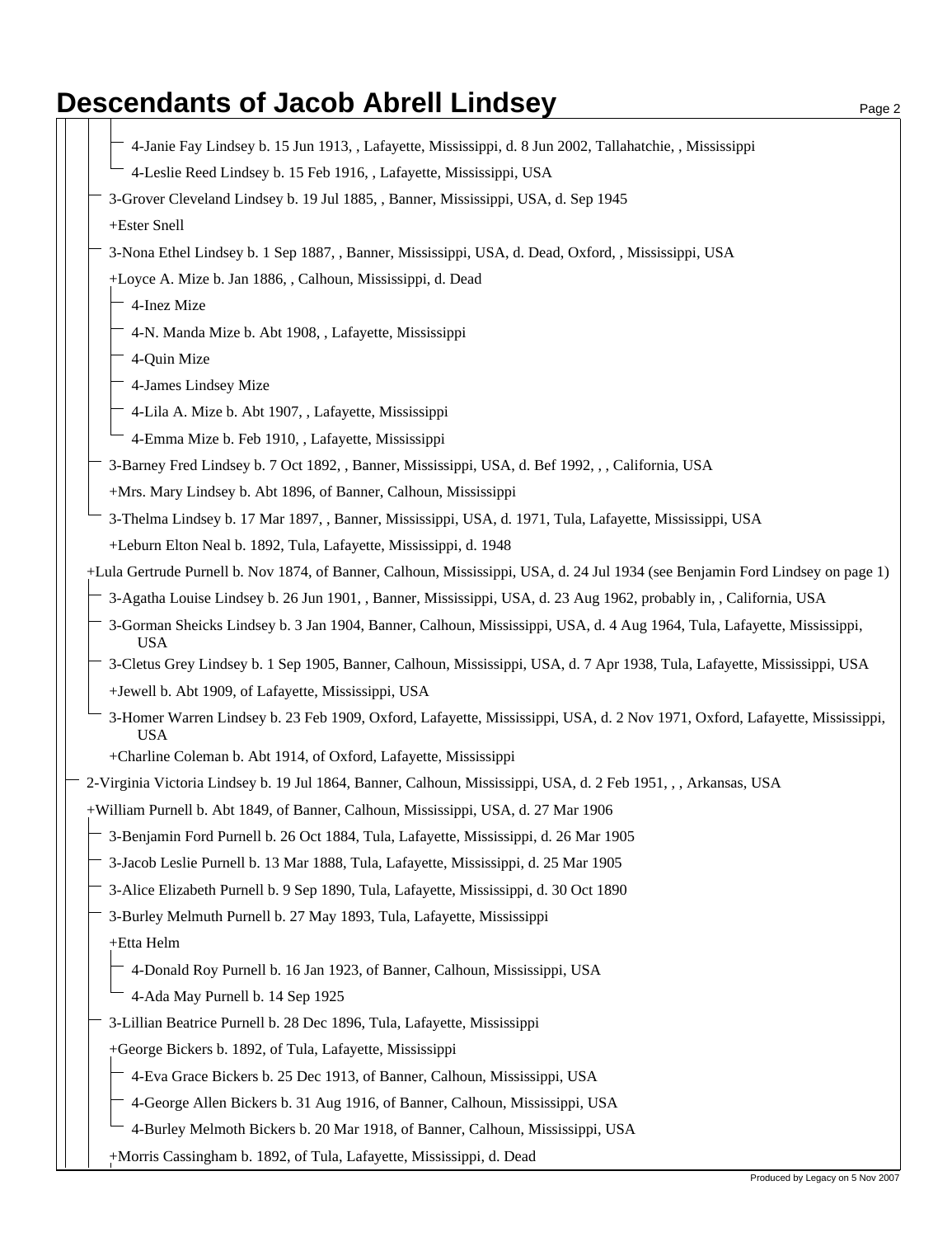|                                                                                                                                                                | r ay <del>o</del> J |
|----------------------------------------------------------------------------------------------------------------------------------------------------------------|---------------------|
| 4-Clarence Cassingham b. 25 Mar 1922, of Banner, Calhoun, Mississippi, USA                                                                                     |                     |
| 4-Edward Cassingham b. 6 May 1927, of Banner, Calhoun, Mississippi, USA                                                                                        |                     |
| 3-Custer Purnell b. 10 Sep 1899, Tula, Lafayette, Mississippi                                                                                                  |                     |
| $+Unknown$                                                                                                                                                     |                     |
| 4-Billie Gene Purnell b. 25 Feb 1929                                                                                                                           |                     |
| +Phillips (see Virginia Victoria Lindsey on page 2)                                                                                                            |                     |
| 2-John Alice Alzena Lindsey b. 22 Aug 1867, Banner, Calhoun, Miss, d. 20 Aug 1957                                                                              |                     |
| +James Monroe Legget b. 12 Jan 1855, of Banner, Calhoun, Mississippi, USA, d. 18 Jan 1895, Banner, Calhoun, Mississippi, USA                                   |                     |
| 3-George Washington Leggett b. 18 Sep 1886, of Banner, Calhoun, Mississippi, USA                                                                               |                     |
| +Jettie Terry b. Abt 1892, of Lafayette, Mississippi                                                                                                           |                     |
| 4-Mossie Adell Leggett b. 25 Nov 1908, , Calhoun, Mississippi, USA                                                                                             |                     |
| 4-Ina Mozell Leggett b. 12 Jan 1912, of Calhoun, Mississippi, USA                                                                                              |                     |
| 4-James Russell Leggett b. 21 Dec 1919, of Banner, Calhoun, Mississippe                                                                                        |                     |
| 3-Barksdell Marimon Leggett b. 3 Mar 1887, of Banner, Calhoun, Mississippi, USA                                                                                |                     |
| 3-Mildred Emmaline Leggett b. 21 Nov 1888, of Banner, Calhoun, Mississippi, USA, d. 14 Oct 1889, Banner, Calhoun,<br>Mississippi, USA                          |                     |
| 3-Altha Ruth Leggett b. 28 May 1890, of Banner, Calhoun, Mississippi, USA, d. 22 May 1965, Banner, Calhoun, Mississippi,<br><b>USA</b>                         |                     |
| 3-Ellis Harrison Leggett b. 22 Sep 1893, of Banner, Calhoun, Mississippi, USA, d. Dead, Yoccoma, Lafayette, Mississippi, USA                                   |                     |
| 3-Clister James Leggett b. 26 Sep 1895, of Banner, Calhoun, Mississippi, USA, d. Dead                                                                          |                     |
| 2-Electa Vileta (Carrie) Lindsey b. 22 Feb 1870, Banner, Calhoun, Miss, d. 18 Jul 1878, (Providence Cem., Calhoun, Mississippi,<br>USA)                        |                     |
| 2-Sidney Alvota Lindsey b. Jun 1872, Banner, Calhoun, Mississippi, USA, d. 1886, Banner, Calhoun, Mississippi, USA                                             |                     |
| +Mary Gertrude Thomas b. 22 Dec 1807, Near Macon, Wilkes, Georgia, USA, d. Abt 1857, Banner, Calhoun, Mississippi, USA (see<br>Jacob Abrell Lindsey on page 1) |                     |
| 2-Laura Ann Lindsey b. 22 Oct 1828, Near Macon, Bibb, Georgia, USA, d. Aug 1878, , Polk, Arkansas                                                              |                     |
| +Robert Jasper Barnes b. 18 Aug 1827, , , Alabama, USA                                                                                                         |                     |
| - 3-William Barnes b. Abt 1848, , Lafayette, Mississippi, USA                                                                                                  |                     |
| 3-George Henry Barnes b. 15 Mar 1850, , Lafayette, Mississippi, d. 13 Feb 1921, Cove, Polk, Arkansas                                                           |                     |
| +Sarah Cansada Wilson b. 9 May 1863, , , Georgia                                                                                                               |                     |
| 4-Elbert L. Barnes b. Oct 1882, Cove, Polk, Arkansas                                                                                                           |                     |
| 4-Laura Mintha Barnes b. Mar 1885, , of White, Polk, Arkansas                                                                                                  |                     |
| 4-Ada J. Barnes b. Oct 1886, , of White, Polk, Arkansas                                                                                                        |                     |
| 4-Aragora J. Barnes b. Apr 1888, , of White, Polk, Arkansas                                                                                                    |                     |
| 4-Bumma E. Barnes b. Dec 1890, , of White, Polk, Arkansas                                                                                                      |                     |
| 4-Grover Cleveland Barnes b. 13 Jan 1894, Cove, Polk, Arkansas, d. 2 Apr 1971, , , Texas                                                                       |                     |
| 4-Myrtle Certiss Barnes b. Oct 1899, White, Polk, Arkansas                                                                                                     |                     |
| 4-Del C. Barnes b. Abt 1902, White, Polk, Arkansas                                                                                                             |                     |
| 4-Agnes D. Barnes b. Abt 1904, White, Polk, Arkansas                                                                                                           |                     |
| 4-Grace N. Barnes b. Abt 1907, White, Polk, Arkansas                                                                                                           |                     |
| 3-Martha Barnes b. Abt 1851, , Lafayette, Mississippi                                                                                                          |                     |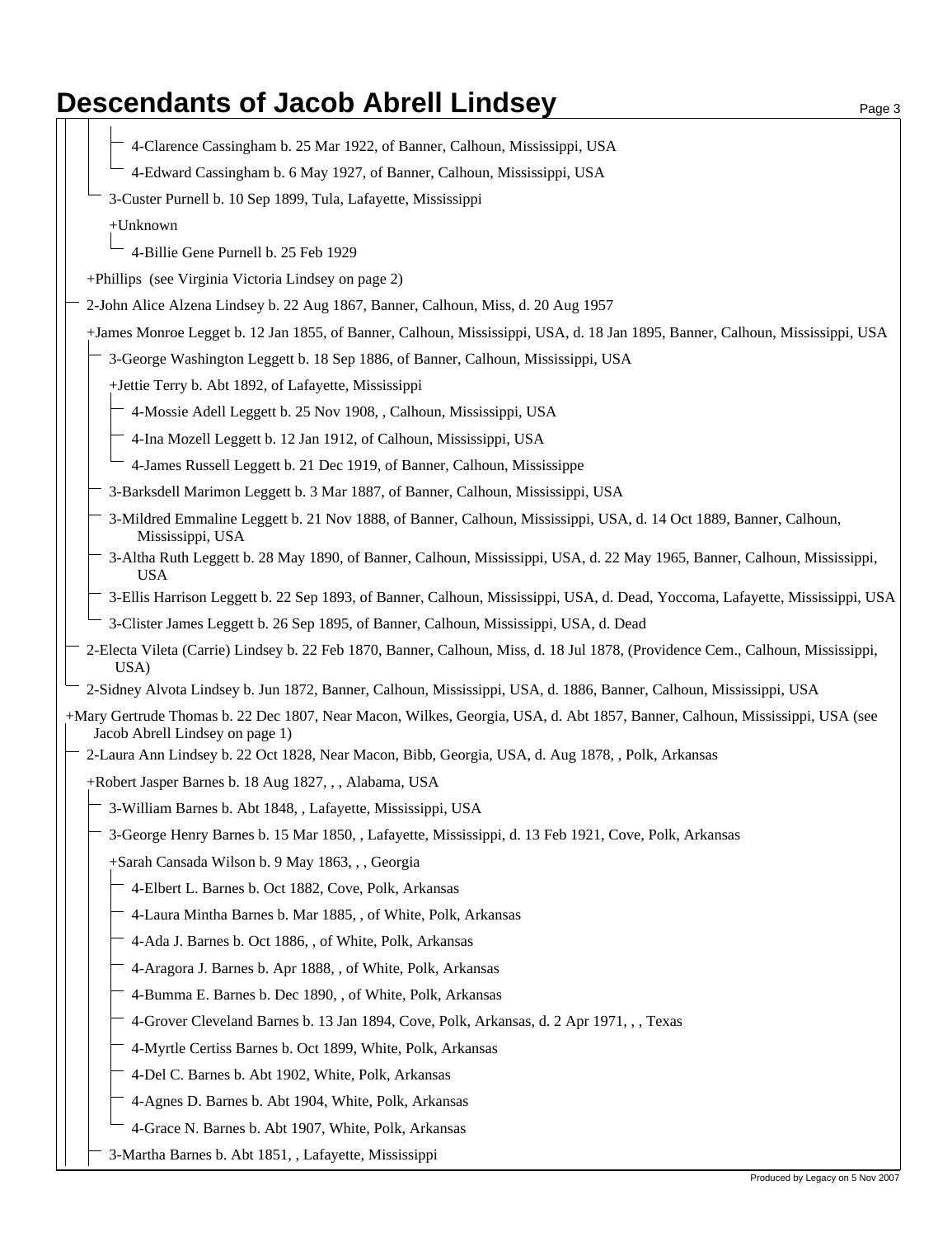| 3-Sarah Barnes b. Abt 1856, , Lafayette, Mississippi                                                                                      |  |
|-------------------------------------------------------------------------------------------------------------------------------------------|--|
| 3-Julia Ann Barnes b. 12 Sep 1859, Carouse, Ouachita, Arkansas, d. 30 Sep 1940, Hatfield, Polk, Arkansas                                  |  |
| +William Isaac Richardson b. 2 Sep 1858, , Columbia, Arkansas, d. 31 Jan 1937, Hatfield, Polk, Arkansas                                   |  |
| 4-Willie Elnora Richardson b. 22 Mar 1886, , Polk, Arkansas, d. 5 Aug 1886, , Polk, Arkansas                                              |  |
| 4-Georgia Myrtle Richardson b. 10 Jul 1890, , Polk, Arkansas, d. 23 Jul 1891                                                              |  |
| 4-Carl Hendricks Richardson b. 7 Dec 1897, , Polk, Arkansas, d. 9 Jul 1913                                                                |  |
| 4-Joseph Fletcher Richardson b. 11 Oct 1900, , Polk, Arkansas, d. 22 Dec 1957                                                             |  |
| 4-Elizabeth Richardson b. Abt 1902                                                                                                        |  |
| 3-John F. Barnes b. 1866, , , Arkansas                                                                                                    |  |
| 3-Robert T. Barnes b. 1868, Carouse, Ouachita, Arkansas                                                                                   |  |
| +Mrs. Janice Barnes b. Sep 1872, , , Georgia                                                                                              |  |
| 4-Emmett Barnes b. Aug 1894, , , Georgia                                                                                                  |  |
| 4-Ralph Barnes b. Mar 1897, , , Georgia                                                                                                   |  |
| 3-James M. Barnes b. 1868, , , Arkansas, d. Bef 1920, Calvin, Hughes, Oklahoma                                                            |  |
| +Mrs. Salone E. Barnes b. Feb 1865, , , Louisiana                                                                                         |  |
| 4-William R. Barnes b. Jul 1888, , of White, Polk, Arkansas                                                                               |  |
| 4-Audie M. Barnes b. Feb 1891, , of White, Polk, Arkansas                                                                                 |  |
| 4-Ethelina Barnes b. Nov 1895, , , Indian Territory                                                                                       |  |
| 4-Earl H. Barnes b. Mar 1899, White, Polk, Arkansas                                                                                       |  |
| 4-James P. Barnes b. 1902, White, Polk, Arkansas, d. Dead                                                                                 |  |
| 4-Howard P. Barnes b. Abt 1907, Calvin Ward, Hughes, Oklahoma                                                                             |  |
| 3-Charles W. Barnes b. 1879, , , Arkansas                                                                                                 |  |
| 2-George Henry Lindsey b. 25 Jan 1830, Alabama, USA, d. 23 Jun 1905, Paris, Lafayette, Mississippi, USA                                   |  |
| +Harriet Jane Hunt b. 19 Aug 1831, Hinds, Mississippi, USA, d. 29 May 1905, Paris, Lafayette, Mississippi, USA                            |  |
| 3-John Wesley Lindsey b. 4 Jul 1852, , Calhoun, Mississippi, USA, d. 8 Feb 1908, Randolph, Pontotoc, Mississippi, USA                     |  |
| +Fannie Johnson b. Abt 1851, of, Calhoun, Mississippi                                                                                     |  |
| +Margaret Ann Harrelson b. 13 Sep 1853, Pittsboro, Calhoun, Mississippi, USA, d. 27 Mar 1898, (Paris, Lafayette, Mississippi,<br>USA)     |  |
| 4-Edward E. Lindsey b. 27 May 1877, of Paris, Lafayette, Mississippi, USA, d. 9 Jul 1878, of Paris, Lafayette, Mississippi,<br><b>USA</b> |  |
| 4-Edna Ethel Lindsey b. 12 Jul 1878, of Paris, Lafayette, Mississippi, USA, d. Jun 1935, Deadwood Cem., Leeds, , South<br>Dakota, USA     |  |
| 4-George Silvester Lindsey b. 16 Jan 1880, of Paris, Lafayette, Mississippi, USA, d. 22 Dec 1895                                          |  |
| 4-Ernest Chester Lindsey b. 13 Jul 1881, of Paris, Lafayette, Mississippi, USA, d. 6 Mar 1956, Dallas, , Texas, USA                       |  |
| 4-Jackson Cornelius Lindsey b. 28 Dec 1883, of Paris, Lafayette, Mississippi, USA, d. Jul 1934, , , Mississippi, USA                      |  |
| 4-John Elmo Lindsey b. 30 May 1885, of Paris, Lafayette, Mississippi, USA, d. Dec 1948                                                    |  |
| 4-Cola Eugenia Lindsey b. 13 Feb 1887, of Paris, Lafayette, Mississippi, USA, d. 12 Oct 1957, Clarksdale, Cohoma,<br>Mississiippi         |  |
| 4-Mary Belle Lindsey b. 17 Dec 1889, Banner, Calhoun, Mississippi, USA, d. 6 Jul 1982, Memphis, , Tennessee, USA                          |  |
| 4-Jessie Franklin Lindsey b. 7 Oct 1891, , , Arkansas, USA, d. Feb 1892, , , Arkansas, USA                                                |  |
| +Eugenia Josephine Vaughn b. 7 Nov 1875, Bethlehem, Marshall, Mississippi                                                                 |  |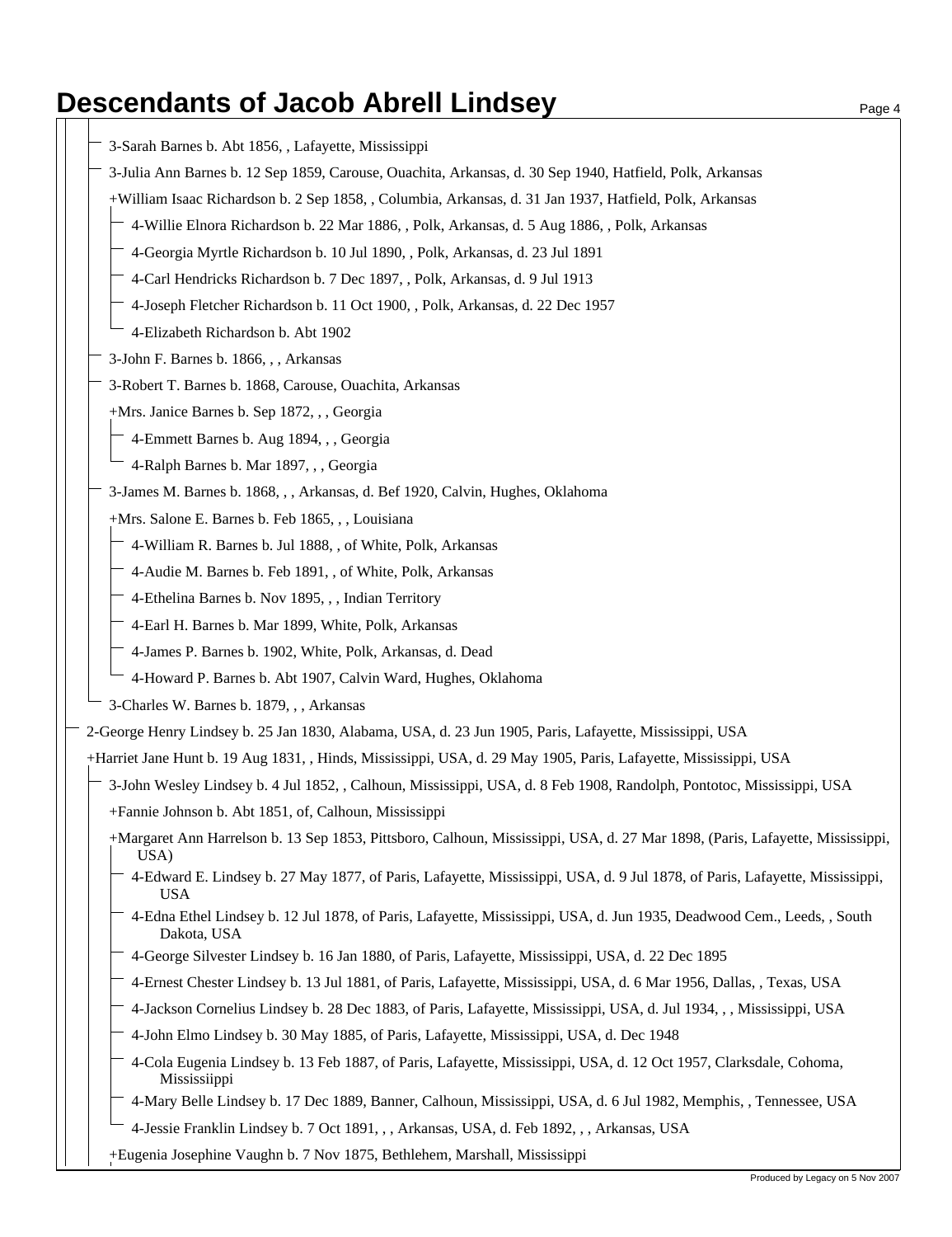- 4-Rosa Frances Josephine Lindsey b. 16 Apr 1901, , Lafayette, Mississippi, d. 28 Sep 1959, Washington D.C., USA
- 4-Charles Thomas Lindsey b. 3 Sep 1904, , of Lafayette, Mississippi, d. 15 Oct 1981, Des Moine , Iowa
- 4-Doyle Franklin Lindsey b. 10 Sep 1906, , of Lafayette, Mississippi, d. 4 Jun 1958, Water Valley, Yalobusha, Mississippi
- 3-Frances Texanna Lindsey b. 4 Feb 1854, , Calhoun, Mississippi, USA, d. 28 Aug 1934, Chicot, , Arkansas, USA
- +John Thomas Johnson b. 10 Sep 1847, , Yalabusha, Mississippi, USA, d. 16 Mar 1924, , Chicot, Arkansas, USA
- 4-Evie Johnson b. 16 May 1871, Macy, Craighead, Arkansas, d. 15 Feb 1957, Mt.Carmel Cem.Endora, Arkansas
- 4-Joseph Johnson b. 7 Jul 1873, Macy, Craighead, Arkansas, d. 16 Jan 1901, (Enon Cem, Drew, Arkansas)
- 4-Samuel Johnson b. 24 Feb 1875, Macy, Craighead, Arkansas, USA, d. 1898, Macy, Craighead, Arkansas, USA
- 4-Sarah Harriet Johnson b. 2 Jun 1877, , Macy, Arkansas, d. 11 Jun 1909, (Enon Cem., Monticello, Arkansas)
- 4-Mary Quentiny Johnson b. 3 Nov 1878, Macy, Craighead, Arkansas, USA, d. 25 Mar 1940, Enon, Drew, Arkansas, USA
- 4-Frances Ellen Johnson b. 14 Apr 1881, of, Drew, Arkansas, d. Nov 1938, , Desha, Arkansas
- 4-John Henry Johnson b. 24 Apr 1882, , Drew, Arkansas, USA, d. 15 Aug 1887
- 4-Sbnthy Ann Johnson b. 25 Aug 1886, , Drew, Arkansas, USA, d. 30 Nov 1897, , Yell, Arkansas, USA
- 4-Ruth Johnson b. 23 Dec 1888, of Drew, Arkansas, USA, d. 30 Jan 1977, Mt.Carmel, Eudora, Arkansas, USA
- 4-James Edgar Johnson b. 27 Sep 1891, , Drew, Arkansas, USA, d. 11 Sep 1895, (Old Taylor Cem., Drew, Arkansas, USA)
- 4-Nora Jane Johnson b. 24 Nov 1893, of Drew, Arkansas, USA, d. 30 Nov 1893, (Old Taylor Cem., Drew, Arkansas, USA)
- 4-Melissa Etter Johnson b. 17 Feb 1895, , Drew, Arkansas, USA, d. 23 Jul 1910, (, Enon, Arkansas, USA)
- +J. T. Johnson b. Abt 1845
- 3-Alfred Moses Lindsey b. 14 Jun 1855, , Lafayette, Mississippi, USA, d. 10 Nov 1920, Paris, Lafayette, Mississippi, USA +Sarah Louisa Atkinson b. 29 Jul 1854, , Calhoun, Mississippi, USA, d. 22 Feb 1923, Paris, Lafayette, Mississippi, USA
	- 4-David Isom Lindsey b. 10 Feb 1878, Paris, Lafayette, Mississippi, USA, d. 24 Aug 1882, (Paris Cemetery, Lafayette, Mississippi, USA)
	- 4-Eva Lindsey b. 26 Aug 1880, , Lafayette , Mississippi, USA, d. 13 Mar 1956, , Yalobusha, Mississippi, USA
	- 4-Samuel Lindsey b. 26 Jan 1883, , Lafayette, Mississippi, USA, d. 27 May 1951, Paris, Lafayette, Mississippi, USA
	- 4-Robert Lee Lindsey b. 1 Jan 1885, Paris, Lafayette, Mississippi, USA, d. 25 Jan 1957, Paris, Lafayette, Mississippi, USA
	- 4-Harriet J. Lindsey b. 11 Mar 1887, d. Dead
	- 4-Holder E. Lindsey b. 27 Jun 1889, d. 19 Feb 1965
	- 4-Clyde Lindsey b. 6 Jul 1892, of Paris, Lafayette, Mississippi, USA, d. 12 Sep 1950, Paris, Lafayette, Mississippi, USA
	- 4-Henry Lindsey b. 22 Mar 1895, d. 19 Jul 1901, (Paris Cemetery, Lafayette, Mississippi, USA)
- 3-Jacob Henry Lindsey b. 12 Nov 1856, of Banner, Calhoun, Mississippi, USA, d. 20 Jan 1857

3-Franklin P. Lindsey b. 20 Dec 1857, of Paris, Lafayette, Mississippi, d. Jan 1909

- +Carrie F. Mason b. Abt 1866, of Banner, Calhoun, Mississippi, d. Bef 1898
- 4-John Thomas Lindsey b. Abt 1884, of Paris, Lafayette, Mississippi, d. Dead, Delta, , Mississippi
- 4-Beaulah P. Lindsey b. Dec 1885, , Calhoun, Mississippi
- 4-James M. Lindsey b. Sep 1887, , Calhoun, Mississippi
- 4-Clovis L. Lindsey b. Jun 1891, , Calhoun, Mississippi
- 4-Rhoda O. Lindsey b. Dec 1893, , Calhoun, Mississippi
- +Mrs. Mary Lindsey b. Sep 1875, of Banner, Calhoun, Mississippi
- 4-Mandie L. Lindsey b. Sep 1899, , Calhoun, Mississippi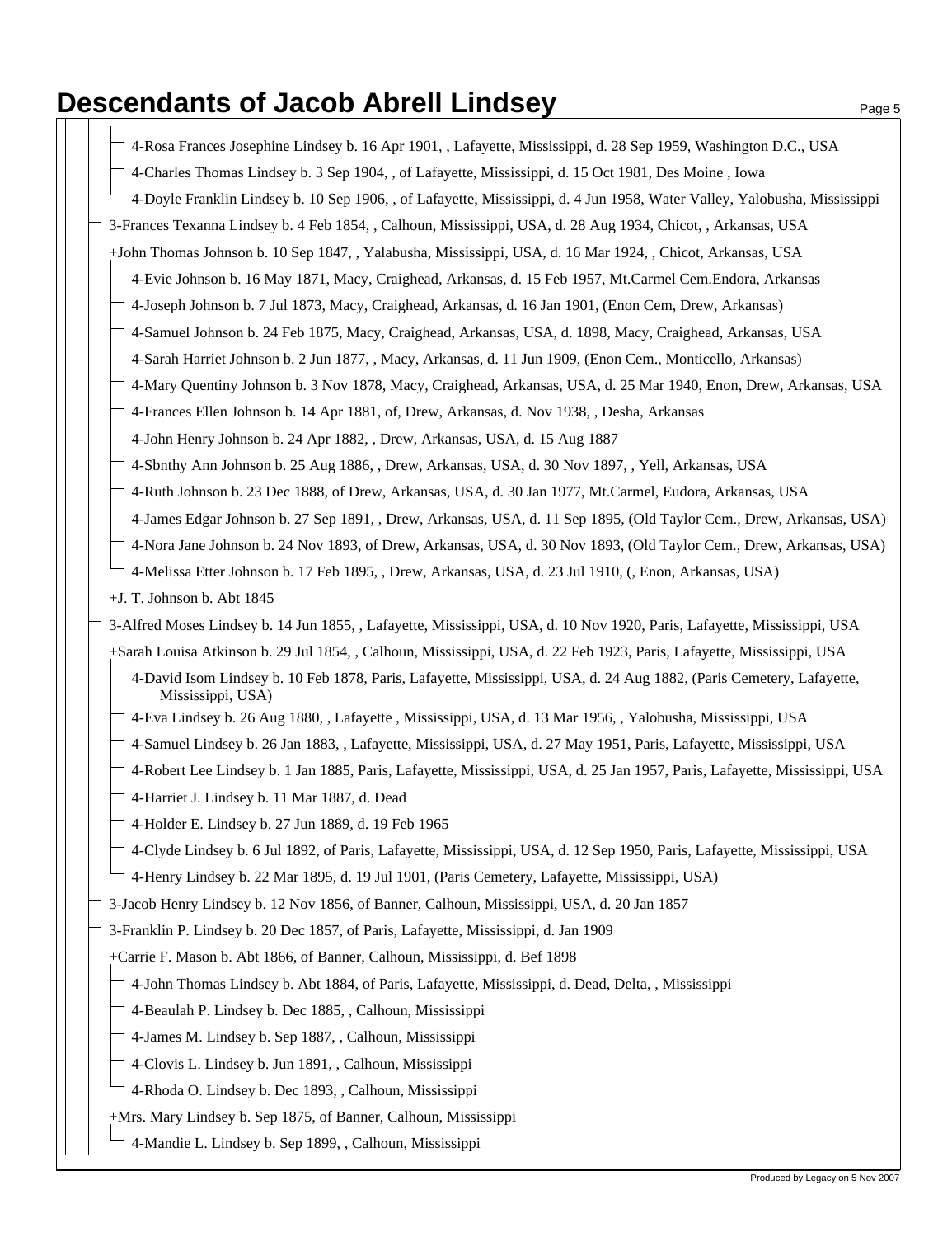| 3-Sarah Jane Lindsey b. 27 Jan 1860, Banner, Calhoun, Mississippi, USA, d. 14 Jun 1904, Spring Creek, Calhoun, Mississippi,<br><b>USA</b> |  |
|-------------------------------------------------------------------------------------------------------------------------------------------|--|
| +James Calhoun Edwards b. Apr 1861, of Paris, Lafayette, Mississippi                                                                      |  |
| 4-Hettie U. Edwards b. Mar 1895, Banner, Calhoun, Mississippi                                                                             |  |
| 3-Mary Catherine Lindsey b. 8 Aug 1861, Banner, Calhoun, Mississippi, USA, d. 7 Jul 1878, , Calhoun, Mississippi, USA                     |  |
| 3-George Thomas Lindsey b. 31 Oct 1863, Banner, Calhoun, Mississippi, USA, d. 14 Dec 1868, , Calhoun, Mississippi, USA                    |  |
| 3-Elnora Missouri Lindsey b. 21 Feb 1866, Banner, Calhoun, Mississippi, d. 1 Jul 1945, Tula, Lafayette, Mississippi                       |  |
| +James Albert Van Winkle b. 8 Jul 1849, Banner, Calhoun, Mississippi, d. Between 1906 and 1910, Banner, Calhoun,<br>Mississippi           |  |
| 4-Missouri Van Winkle b. 1883, Banner, Calhoun, Mississippi, USA                                                                          |  |
| 4-Henry Braden Van Winkle b. 21 Feb 1887, of Banner, Calhoun, Mississippi, USA, d. 5 Aug 1944, , Yalobusha,<br>Mississippi                |  |
| 4-Lena S. Van Winkle b. 9 Dec 1887, Banner, Calhoun, Mississippi                                                                          |  |
| 4-John Elmer Van Winkle b. 25 Sep 1894, of Banner, Calhoun, Mississippi                                                                   |  |
| 4-Harman Van Winkle b. Abt 1895, of Banner, Calhoun, Mississippi, USA                                                                     |  |
| 4-Leland Van Winkle b. 7 Jul 1897, of Banner, Calhoun, Mississippi, USA, d. Dead                                                          |  |
| 4-Texas Ann Van Winkle b. Abt 1898, of Banner, Calhoun, Mississippi, USA, d. Dead                                                         |  |
| 4-Cordie Udell Van Winkle b. 1904, Banner, Calhoun, Mississippi, USA, d. 1988                                                             |  |
| 4-Cynthia Van Winkle b. Abt 1900, of Banner, Calhoun, Mississippi, USA, d. 24 Mar 1979                                                    |  |
| +Martin S. (Zeb) Oswalt b. 19 May 1861, Bellefontaine, Choctaw, Mississippi, d. 9 Oct 1920, Tula, Lafayette, Mississippi                  |  |
| $+Oswalt$                                                                                                                                 |  |
| +Abner Van Winkle                                                                                                                         |  |
| 4-Henry Van Winkle                                                                                                                        |  |
| 4-Leland Van Winkle                                                                                                                       |  |
| 4-Elmer Van Winkle                                                                                                                        |  |
| 4-Harman Van Winkle                                                                                                                       |  |
| 4-Cordie Van Winkle                                                                                                                       |  |
| 4-Texann Van Winkle                                                                                                                       |  |
| 4-Cynthia Van Winkle                                                                                                                      |  |
| 3-Malinda D. Lindsey b. 5 Apr 1869, Banner, Calhoun, Mississippi, USA                                                                     |  |
| +Ace Fleming b. Abt 1860, of Banner, Calhoun, Mississippi, USA                                                                            |  |
| 4-Hugh Fleming b. Abt 1891, of Banner, Calhoun, Mississippi, USA                                                                          |  |
| 4-Claud Fleming b. Abt 1893, of Banner, Calhoun, Mississippi, USA                                                                         |  |
| 4-Mitchell Fleming b. Abt 1895, of Banner, Calhoun, Mississippi, USA                                                                      |  |
| 4-Alfred Fleming b. Abt 1897, of Banner, Calhoun, Mississippi, USA                                                                        |  |
| 4-George Fleming b. Abt 1899, of Banner, Calhoun, Mississippi, USA                                                                        |  |
| 3-Charles Gilbert Lindsey b. 10 Nov 1870, Banner, Calhoun, Mississippi, USA, d. 12 Jan 1872, , Calhoun, Mississippi, USA                  |  |
| 3-Oscar Lee Lindsey b. 14 Mar 1872, , Calhoun, Mississippi, USA, d. 30 Jun 1878, , Calhoun, Mississippi, USA                              |  |
| 3-Elbert (Bud) Newton Lindsey b. 19 Nov 1874, Tula, Lafayette, Mississippi, d. 18 Oct 1959, (Tula, Lafayette, Mississippi,<br>USA)        |  |

+Izara Bell b. 1 Oct 1873, of Lafayette, Mississippi, USA, d. 25 Jun 1945, Tula, Lafayette, Mississippi, USA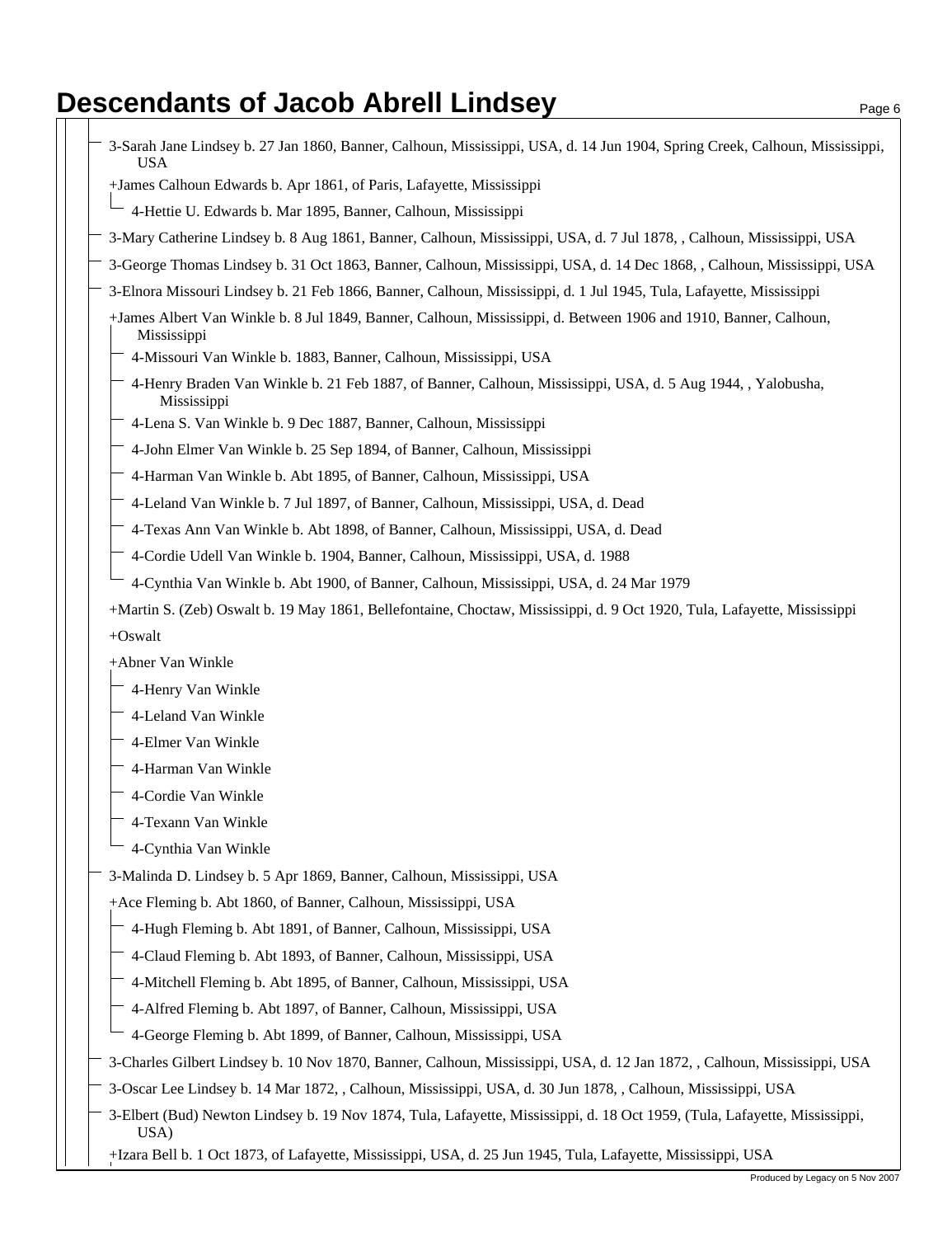| 4-Odie Mae Lindsey b. 4 Mar 1899, of Banner, Calhoun, Mississippi, USA, d. 8 Apr 1941, (Tula Cem, Tula, Lafayette,<br>Mississippi)    |
|---------------------------------------------------------------------------------------------------------------------------------------|
| 4-Owen Winfred Lindsey b. 27 Nov 1905, Tula, Lafayette, Mississippi, USA, d. Dead, Memphis, , Tennessee, USA                          |
| 3-Portland Josephine Lindsey b. 13 Nov 1876, Banner, Calhoun, Mississippi, USA, d. 20 Jun 1878, , Calhoun, Mississippi, USA           |
| 2-Wesley Asberry Lindsey b. 16 Jan 1832, , Troup, Georgia, USA, d., Dustin, , Oklahoma, USA                                           |
| +Emmaline Francis Hunt b. Abt 1836, Banner, Calhoun, Mississippi, USA                                                                 |
| 3-William Lindsey b. 1856, Banner, Calhoun, Mississippi, USA                                                                          |
| 3-Isaac Cornelius Lindsey b. Feb 1859, Banner, Calhoun, Mississippi, USA, d. 19 Nov 1927, Norman, Montgomery, Arkansas,<br><b>USA</b> |
| +Lula Jane Dover b. Apr 1867, of Banner, Calhoun, Mississippi, USA                                                                    |
| 4-Dovie Lindsey b. Jan 1886, of Banner, Calhoun, Mississippi                                                                          |
| 4-Mansel Lindsey b. Jun 1889, , , Arkansas, USA, d. Abt 1900                                                                          |
| 4-Lelern Lindsey b. Oct 1892, of Cove, Polk, Arkansas, d. Dead, San Francisco                                                         |
| 4-Madison Lindsey b. Feb 1894, of Cove, Polk, Arkansas, d. Dead                                                                       |
| 4-Otis Lindsey b. Apr 1896, of Cove, Polk, Arkansas, d. 22 Dec 1981, McLeansboro, , Illinois, USA                                     |
| 4-Frances Lindsey b. 6 Aug 1899, of Cove, Polk, Arkansas, d. 1971                                                                     |
| 4-Austin D. Lindsey b. 31 Aug 1902, of Cove, Polk, Arkansas, d. 18 Oct 1969                                                           |
| 4-Thelma Beatrice Lindsey b. 20 Nov 1906, Norman, Montgomery, Arkansas, d. 13 Aug 1938, Dallas, , Texas, USA                          |
| 4-Loda Ruth Lindsey b. 5 May 1909, Norman, Montgomery, Arkansas, USA, d. 1987, , , Arkansas, USA                                      |
| 3-Georgia Lindsey b. Abt Jan 1860, Banner, Calhoun, Mississippi, USA                                                                  |
| 3-Bryant Lindsey b. 1862, of Banner, Calhoun, Mississippi, USA                                                                        |
| +Cyntha Robinson b. Abt 1842, , of Shelby, Alabama                                                                                    |
| 2-Dow P. Lindsey b. 6 Apr 1834, , Troup, Georgia, USA, d. 1861-1865                                                                   |
| +Mary Costner b. Abt 1838, of Banner, Calhoun, Mississippi, USA                                                                       |
| 3-Josephine Lindsey b. 1860, of Banner, Calhoun, Mississippi, USA                                                                     |
| +Josh Wright b. Abt 1856, of Banner, Calhoun, Mississippi, USA                                                                        |
| 2-Isaac S. Lindsey b. 13 Feb 1836, , Troup, Georgia, USA, d. 1 May 1862                                                               |
| +Elizabeth C. Mathis b. 5 Aug 1842, , , Georgia, USA, d. 6 Jul 1912                                                                   |
| 3-Roxanne Lindsey b. 1861, Banner, Calhoun, Mississippi, USA                                                                          |
| +Robert Blount b. Apr 1866, of Banner, Calhoun, Mississippi                                                                           |
| 4-Escar Blount b. Sep 1887, Banner, Calhoun, Mississippi                                                                              |
| 4-Luther Blount b. Jul 1891, Banner, Calhoun, Mississippi                                                                             |
| 4-Darfus Blount b. May 1894, Banner, Calhoun, Mississippi                                                                             |
| 2-William M. Lindsey b. 11 Mar 1838, , , Alabama, USA, d., Near Randolph, Pontatoc, Mississippi, USA                                  |
| +Sarah Ann Whitworth b. 1845, of Banner, Calhoun, Mississippi, USA                                                                    |
| 3-Elizabeth Lindsey b. 1866, of, Lafayette, Mississippi, USA, d., , Randolph, Mississippi, USA                                        |
| +Tutor b. 1862, , of Lafayette, Mississippi                                                                                           |
| 3-Edgar Lindsey b. 1868, of, Lafayette, Mississippi, USA                                                                              |
| +M. Hassie Tutor b. Abt 1870, of Pontotoc, Yalobusha, Mississippi                                                                     |
| 4-William F. Lindsey b. 7 Jun 1891, Pontotoc, Yalobusha, Mississippi, d. 13 Mar 1920                                                  |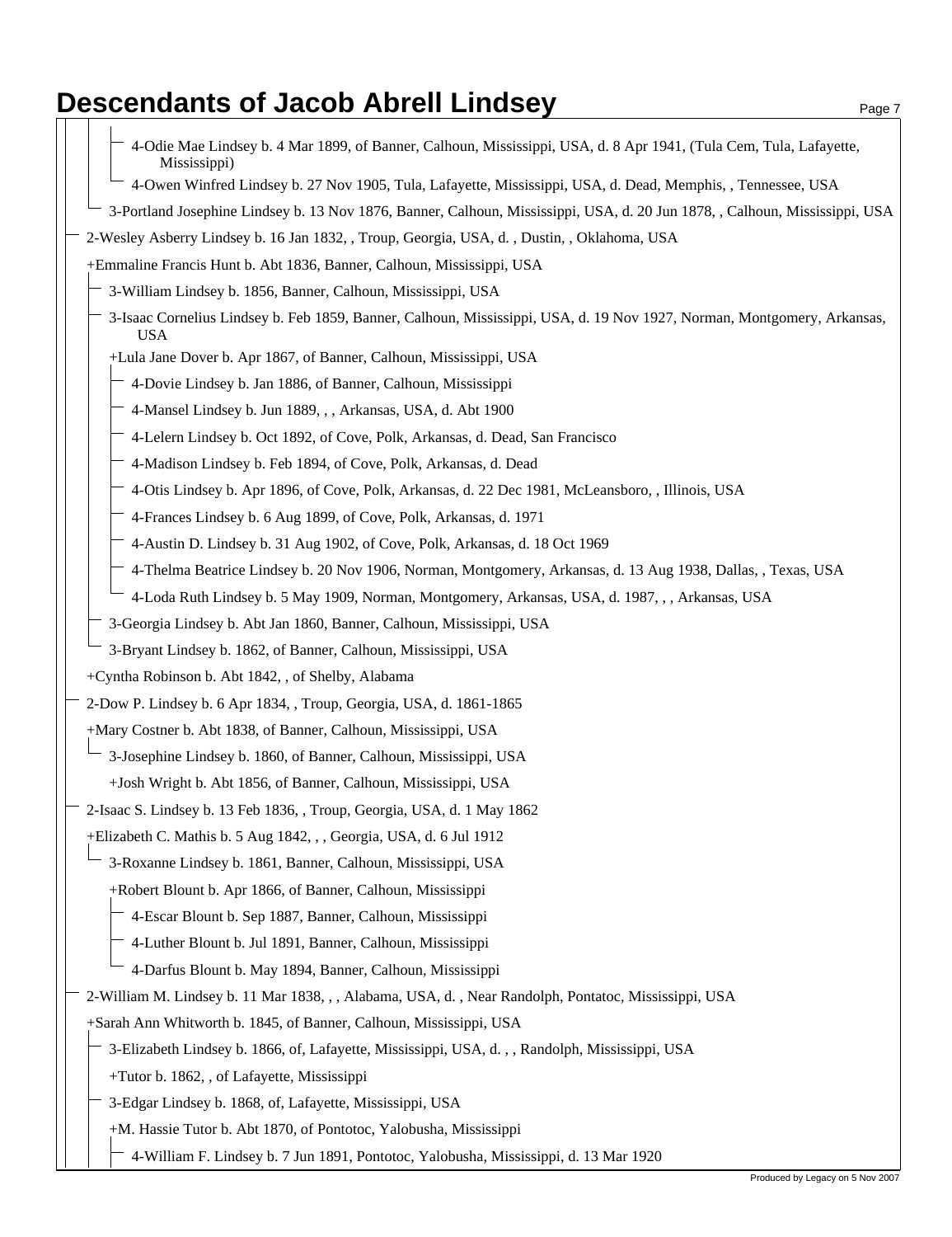#### **Descendants of Jacob Abrell Lindsey Example 20 Service 20 Aproximate Page 8**

- 4-Edward Lindsey b. Abt 1896, of Pontotoc, Yalobusha, Mississippi
- 4-John Wesley Lindsey b. Abt 1899, of Pontotoc, Yalobusha, Mississippi
- 4-James Thelma Lindsey b. 9 Jul 1903, of Pontotoc, Yalobusha, Mississippi, d. 23 Mar 1971
- 3-Ford Lindsey b. Abt 1870, of Pontotoc, Mississippi
- 3-James Lindsey b. Abt 1872, of, Pontotoc, Mississippi, USA
- 3-Wesley Lindsey b. Abt 1874, of, Pontotoc, Mississippi, USA
- 3-Calvin Lindsey b. 1 Dec 1875, , Yalabusha, Mississippi, USA, d. After 1945, Near Randolph, Pontatoc, Mississippi, USA
- +Martha A. "Nannie" Tatum b. 1879, of Yalobusha, Mississippi
- 3-Neal Lindsey b. Abt 1876, of, Pontotoc, Mississippi, USA
- +Tutor b. 1880, , of Pontotoc, Mississippi
- 3-Mode Lindsey b. Abt 1878, of, Pontotoc, Mississippi, USA, d. , Near Randolph, Pontatoc, Mississippi, USA +Unknown
	- 4-Leo Lindsey b. 1904, of Paris, Lafayette, Mississippi
- 3-Asberry Lindsey b. Abt 1880, of, Pontotoc, Mississippi, USA
- 3-Julie Lindsey b. Abt 1882, of, Pontotoc, Mississippi, USA
- 3-Jane Lindsey b. Abt 1884, of, Pontotoc, Mississippi, USA
- 2-Mary Elizabeth Lindsey b. 28 May 1840, , Chambers, Alabama, USA, d. 2 Sep 1903, Paris, Lafayette, Mississippi, USA
- +Elder Fleming Mize b. 20 Aug 1835, , Lafayette, Mississippi, d. 19 Jul 1886, Paris, Lafayette, Mississippi
- 3-Josie Mize b. 1857, of Banner, Calhoun, Mississippi, USA, d. 1945 +Robert Singleton
- 3-Joshua Mize b. Abt 1858, of Paris, Lafayette, Mississippi
- 3-Miss Mize b. 9 Apr 1859, of Banner, Calhoun, Mississippi, USA, d. 20 Apr 1859, Banner, Calhoun, Mississippi, USA
- 3-Infant son Mize b. 9 Apr 1859, Paris, Lafayette, Mississippi, d. 20 Apr 1959, Paris, Lafayette, Mississippi
- 3-Jefferson Mize b. Abt 1862, Paris, Lafayette, Mississippi, USA
- +Mary Womble b. Abt 1865, of Lafayette, Mississippi
- 3-James Mize b. 3 Jan 1863, of Banner, Calhoun, Mississippi, USA, d. 15 Jan 1889, Paris, Lafayette, Mississippi
- 3-Alice Mize b. Abt 1866, Paris, Lafayette, Mississippi, USA
- 3-John Mize b. Abt 1869, Paris, Lafayette, Mississippi, USA, d. 1947
- 3-Susan Mize b. 6 May 1869, of Paris, Lafayette, Mississippi, USA, d. 22 Aug 1873
- 3-Josephine Mize b. 1871, Paris, Lafayette, Mississippi, USA
- 3-Corene Mize b. 23 Oct 1872, Paris, Lafayette, Mississippi, USA, d. 4 Jun 1878
- 3-Ada Mize b. 13 Oct 1874, Paris, Lafayette, Mississippi, USA, d. 5 Jun 1878
- 3-Samuel Mize b. 6 Aug 1876, Paris, Lafayette, Mississippi, USA, d. 15 Jun 1878, Paris, Lafayette, Mississippi, USA
	- 3-Thomas Mize b. 20 May 1878, Paris, Lafayette, Mississippi, USA, d. 4 Dec 1947, Paris, Lafayette, Mississippi, USA
- +Mary Womble b. 30 Jun 1880, of Paris, Lafayette, Mississippi, USA, d. 7 Aug 1905, of Paris, Lafayette, Mississippi, USA
- 3-William Mize b. 1880, Paris, Lafayette, Mississippi, USA
- 3-Mize b. 15 Nov 1881, Paris, Lafayette, Mississippi, USA, d. 15 Nov 1881, Paris, Lafayette, Mississippi, USA
- 3-Mize b. 11 Nov 1885, Paris, Lafayette, Mississippi, USA, d. 11 Nov 1885, Paris, Lafayette, Mississippi, USA
- 2-Susannah B. Lindsey b. 15 Apr 1842, , Chambers, Alabama, USA, d. 12 Jun 1859, Paris, Lafayette, Mississippi, USA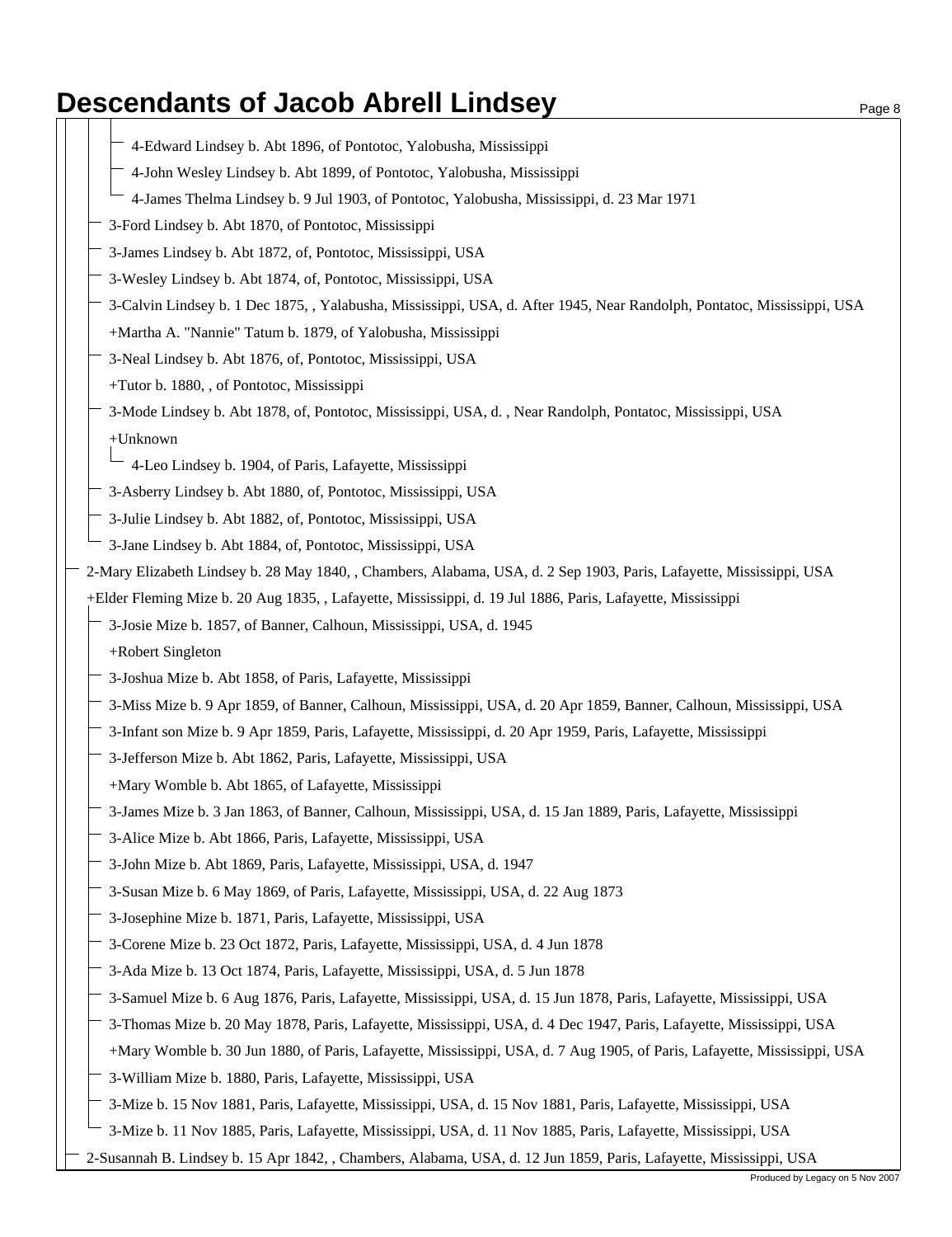| +Henry Cornelius Hunt b. 15 Jan 1840, of Banner, Calhoun, Mississippi, USA, d. 8 Nov 1918, , Lafayette, Mississippi, USA (see<br>Susannah B. Lindsey on page 8) |
|-----------------------------------------------------------------------------------------------------------------------------------------------------------------|
| 2-Julia Etta Lindsey b. 11 May 1844, , Chambers, Alabama, USA, d.,,, Arkansas, USA                                                                              |
| +William Whitworth b. Abt 1848, , Lafayette, Mississippi, USA, d. Bef 1880, , , Arkansas, USA                                                                   |
| 3-George Whitworth b. Abt 1869, , , Arkansas, USA                                                                                                               |
| 3-Lucy A. Whitworth b. 1870, , Lafayette, Mississippi, USA                                                                                                      |
| 3-Molly Whitworth b. Abt 1871, , , Arkansas, USA                                                                                                                |
| +Joe Barnes b. Abt 1840, , Chambers, Alabama, USA                                                                                                               |
| 2-James Monroe Lindsey b. 9 Sep 1846, Banner, Calhoun, Mississippi, USA, d. Dead                                                                                |
| +Emma Whitworth b. Abt 1853, , , Mississippi, USA                                                                                                               |
| 3-William Lindsey b. Abt 1872, , , Arkansas, USA                                                                                                                |
| 3-John Lindsey b. Abt 1874, , , Arkansas, USA                                                                                                                   |
| 2-Thomas Jefferson Lindsey b. 8 Oct 1848, Banner, Calhoun, Mississippi, USA, d. 3 Aug 1912, Hatfield, Polk, Arkansas                                            |
| +Mary Elizabeth Henderson b. Abt 1855, of Banner, Calhoun, Mississippi, USA, d. Bef 1910                                                                        |
| 3-Agatha E. Lindsey b. 1873, of Banner, Calhoun, Mississippi, USA                                                                                               |
| 3-Julia A. Lindsey b. 1875, of Banner, Calhoun, Mississippi, d. Dead                                                                                            |
| 3-Laura E. Lindsey b. 1877, of Banner, Calhoun, Mississippi, d. Dead                                                                                            |
| 3-Ditha Jane Lindsey b. 1879, of Banner, Calhoun, Mississippi, d. Bef 1910                                                                                      |
| +Fred B. Ridings b. Abt 1874, of Cove, Polk, Arkansas                                                                                                           |
| 4-Fredric P. Ridings b. 1905, of Cove, Polk, Arkansas                                                                                                           |
| 4-Tarisa P. Ridings b. 1908, of Cove, Polk, Arkansas                                                                                                            |
| 4-Gerald E. Ridings b. Abt Jun 1909, of Cove, Polk, Arkansas                                                                                                    |
| 3-Perry S. Lindsey b. Abt 1881, of Hatfield, Polk, Arkansas, d. Abt 1897, (of Hatfield, Polk, Arkansas)                                                         |
| 3-Elias Lindsey b. Abt 1888, of Hatfield, Polk, Arkansas                                                                                                        |
| 2-Telitha Jane Lindsey b. 31 Dec 1851, Banner, Calhoun, Mississippi, USA, d. 16 Jan 1929, Hatfield, , Arkansas, USA                                             |
| +Thomas Pierce Davis b. Abt 1853, of Banner, Calhoun, Mississippi, USA                                                                                          |
| 3-Davis b. Abt 1873, of Hatfield, Arkansas, USA, d. Child                                                                                                       |
| 3-Davis b. Abt 1875, of Hatfield, Arkansas, USA, d. Child                                                                                                       |
| 3-Rufus Silvanius Davis b. Abt 1877, of Hatfield, Arkansas, USA, d. Dead                                                                                        |
| +Belle R. McDaniel b. 30 May 1875, of Cove, Polk, Arkansas, d. 14 Feb 1918                                                                                      |
| 4-Olin O. Davis b. 1 Sep 1897, of Cove, Polk, Arkansas, d. Sep 1979                                                                                             |
| 4-Omar Otis Davis b. Abt 1899, of Cove, Polk, Arkansas, d. Dead                                                                                                 |
| 4-Thomas S. Davis b. Abt 1901, of Cove, Polk, Arkansas, d. Dead                                                                                                 |
| 4-Virgie C. Davis b. Abt 1903, of Cove, Polk, Arkansas                                                                                                          |
| 4-Naomi (Oma) Edith Davis b. Abt 1905, of Cove, Polk, Arkansas                                                                                                  |
| 4-Dortha J. Davis b. Abt 1906, of Cove, Polk, Arkansas                                                                                                          |
| 4-Collie L. Davis b. Abt 1908, Cove, Polk, Arkansas                                                                                                             |
| 4-Sherman Eugene Davis b. Abt 1910, Cove, Polk, Arkansas                                                                                                        |

4-Rachel Davis b. Abt 1912, Cove, Polk, Arkansas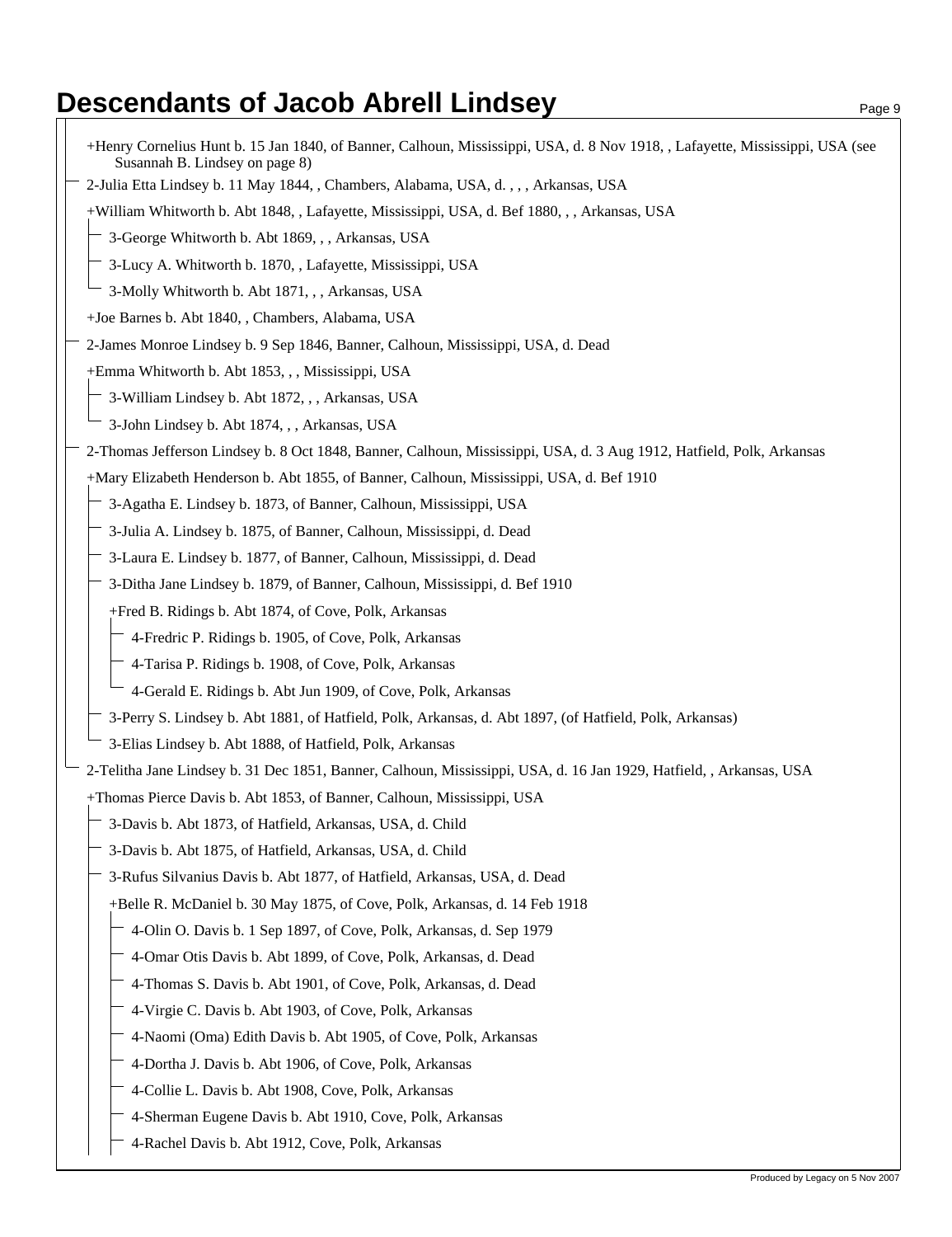| 4-Jessamine Davis b. Abt 1914, Cove, Polk, Arkansas                                                          |
|--------------------------------------------------------------------------------------------------------------|
| 4-Elma Davis b. 1916, Cove, Polk, Arkansas                                                                   |
| +Lucy Watkins (see Rufus Silvanius Davis on page 9)                                                          |
| 4-Sylvia Davis                                                                                               |
| 3-James M. Davis b. Abt 1879, of Banner, Calhoun, Mississippi, d., of Hatfield, Polk, Arkansas               |
| +Mrs. Lula Davis b. Abt 1887, , , Texas, d. Dead, of Hatfield, Polk, Arkansas                                |
| 4-Minnie P. Davis b. Abt 1907, of Cove, Polk, Arkansas                                                       |
| 4-Lloyd G. Davis b. Abt 1910, of Cove, Polk, Arkansas                                                        |
| - 4-Thelma Davis b. Abt 1913, of Hatfield, Polk, Arkansas                                                    |
| - 4-Martie Davis b. Abt 1915, of Hatfield, Polk, Arkansas                                                    |
| 4-Richard Davis b. Abt 1916, of Hatfield, Polk, Arkansas                                                     |
| 3-Claudious Merrian Davis b. Abt 1880, of Banner, Calhoun, Mississippi, d. Dead                              |
| +Alice G. Romine b. 23 Feb 1884, , , Oklahoma, d. 20 Jun 1958                                                |
| 4-Lodie Davis b. 6 Dec 1901, Hatfield, Polk, Arkansas, d. 12 Dec 1901, Hatfield, Polk, Arkansas              |
| - 4-Lottie Davis b. Abt 1903, Hatfield, Polk, Arkansas                                                       |
| - 4-Chloie Davis b. Abt 1906, of Hatfield, Polk, Arkansas                                                    |
| - 4-Jettie Davis b. Abt 1911, of Hatfield, Polk, Arkansas                                                    |
| - 4-Horace H. Davis b. Abt 1914, of Hatfield, Polk, Arkansas                                                 |
| 4-Elsie J. Davis b. Abt 1914, of Hatfield, Polk, Arkansas                                                    |
| <sup>-</sup> 4-Davis b. 2 Jan 1917, Hatfield, Polk, Arkansas, d. 2 Jan 1917, Hatfield, Polk, Arkansas        |
| - 4-Leon Davis b. 17 Dec 1918, Hatfield, Polk, Arkansas, d. 3 Feb 1920, Hatfield, Polk, Arkansas             |
| 4-Claude Davis b. Abt 1919, of Hatfield, Polk, Arkansas                                                      |
| 4-Elizabeth J. Davis b. 3 May 1921, of Hatfield, Polk, Arkansas, d. 19 Jan 1934, of Hatfield, Polk, Arkansas |
| 3-Oza Alma Davis b. 1881, of Hatfield, Arkansas, USA                                                         |
| 3-Eustace Abelard Davis b. Abt 1883, of Hatfield, Arkansas, USA                                              |
| +Sallie Emma Harwell b. Abt 1886, of Cove, Polk, Arkansas, d. 1947                                           |
| 4-Lexia L. Davis b. Abt 1906, of Cove, Polk, Arkansas                                                        |
| 4-Quinton C. Davis b. 1910, of Cove, Polk, Arkansas                                                          |
| 3-Drew Delta Davis b. 23 Aug 1885, Hatfield, , Arkansas, USA, d. 1956                                        |
| +Ola Maude Turner b. 1 Jul 1888, Hatfield, Polk, Arkansas, d. 11 Jun 1976                                    |
| 4-Bertrand Turner Davis b. 24 Jan 1910, of Freedom Twp, Polk, Arkansas, d. 1 Jul 1931                        |
| 4-Richard Eustace Davis b. 5 Apr 1911, Mena, Polk, Arkansas, d. 16 Dec 1984                                  |
| 4-Carroll Glenn Davis b. 15 Feb 1915, of Freedom Twp, Polk, Arkansas, d. 11 Apr 1996, Mena, Polk, Arkansas   |
| - 4-Thomas Eli Davis b. 19 Aug 1917, Mena, Polk, Arkansas, d. 17 Sep 1966                                    |
| 4-Eldon Drew Davis b. 15 Jul 1925, of Freedom Twp, Polk, Arkansas, d. 21 Oct 1998, Dyer, Crawford, Arkansas  |
| 4-Evelyn Maud Davis b. 15 Jul 1925, of Freedom Twp, Polk, Arkansas                                           |
| 3-Roma Ann Davis b. 1888, Sarepta, Calhoun, Mississippi, USA, d. 1908                                        |
| +D.L. Green b. Abt 1884, Of Sarepta, Calhoun, Mississippi, USA                                               |
| 3-Julia Ann Davis b. Abt 1890, of Hatfield, Arkansas, USA, d. Dead                                           |